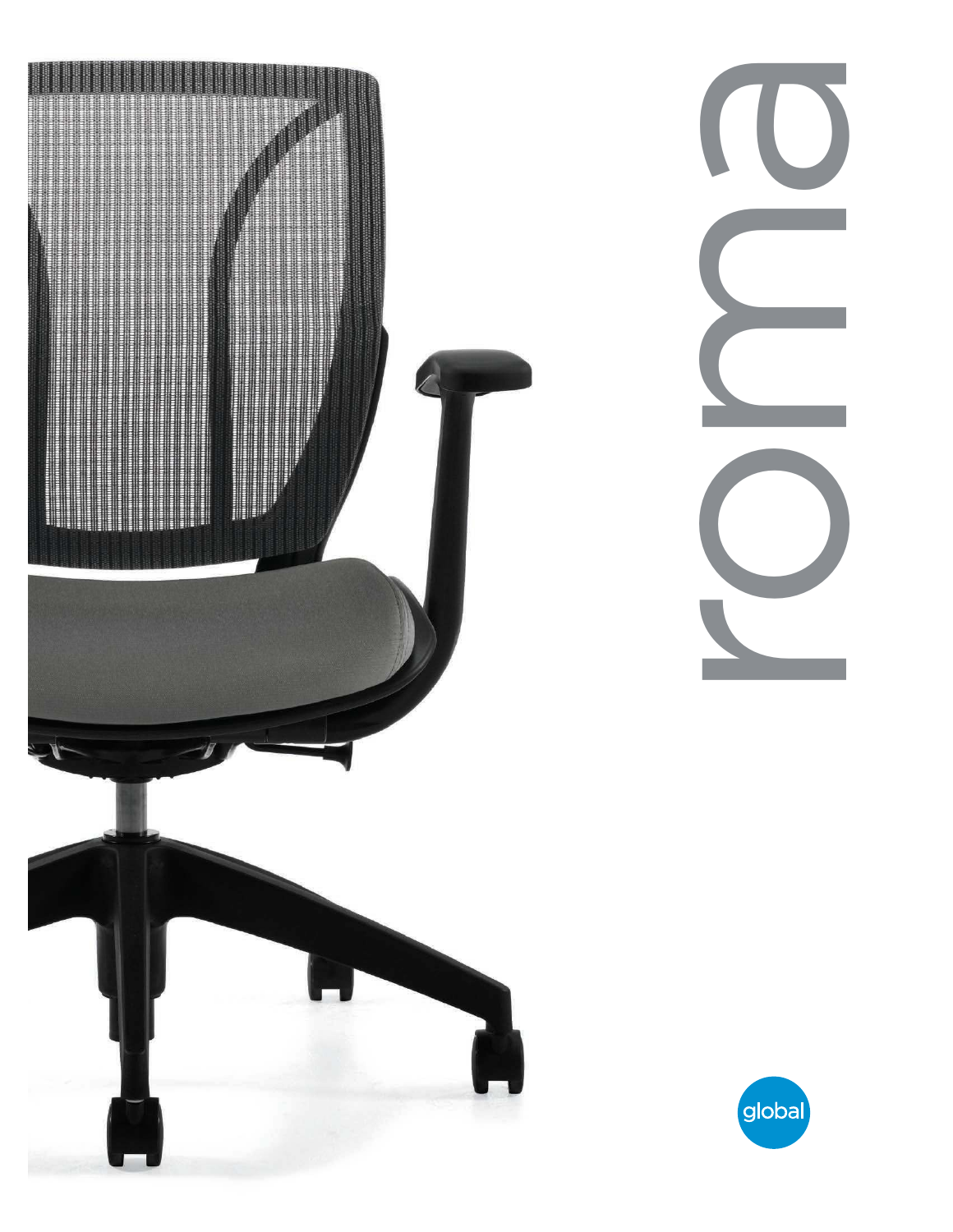Roma is one of those wonderful chairs you can use just about anywhere.



Roma<sup>TM</sup> is a great looking chair that fits you and just about anywhere you need a place to sit. From the office to the home, to the college dorm or the hotel work desk, Roma fits the bill without taking up too much space. The series includes nesting chairs, task seating and drafting stools, perfect for any environment.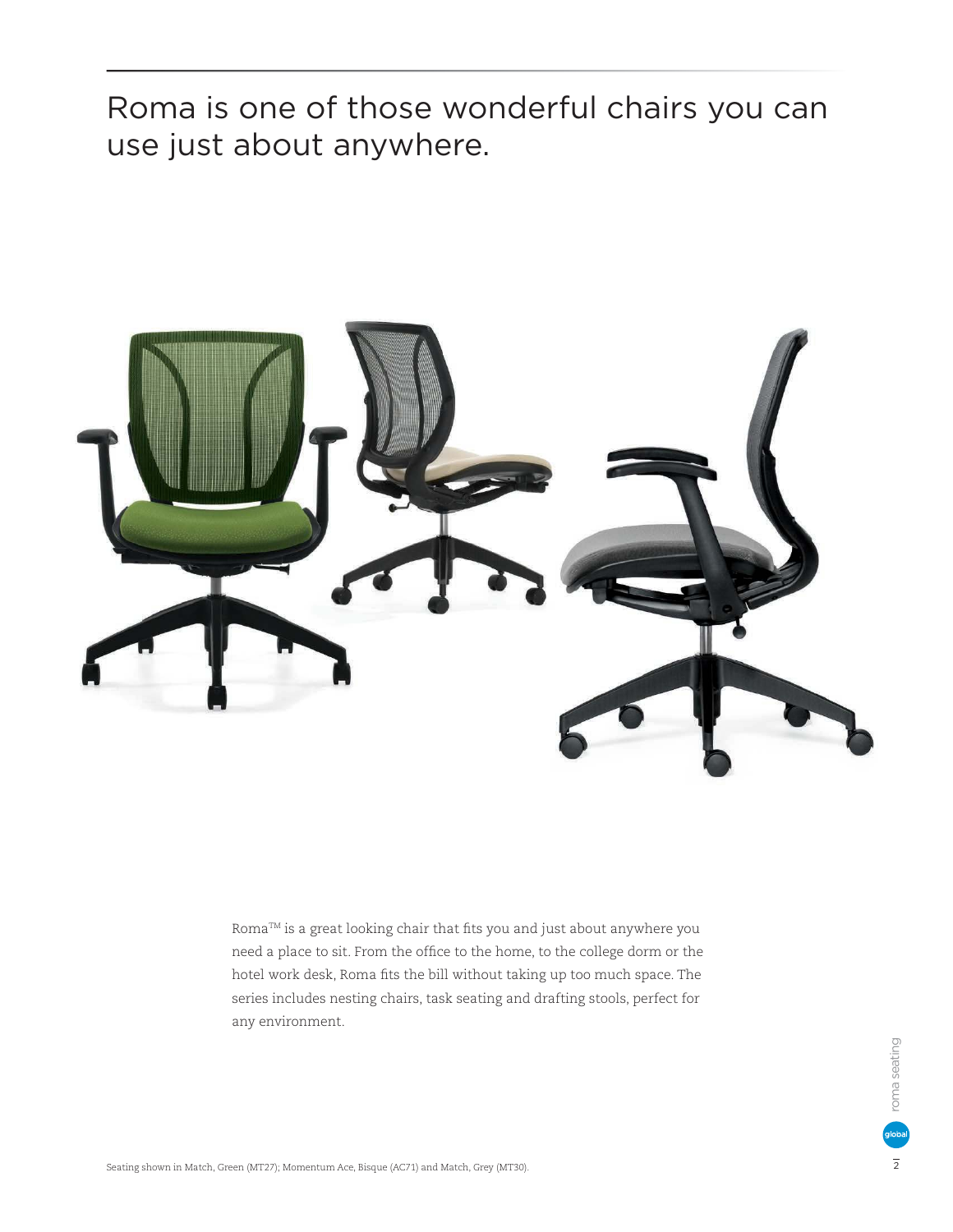It's your choice. Six great mesh colors let you make it your own!



The breathable mesh back is available in six colors with matching or contrasting upholstery fabrics for the seat. Upholstered seats and backs are offered in a large selection of fabric, vinyl or leather.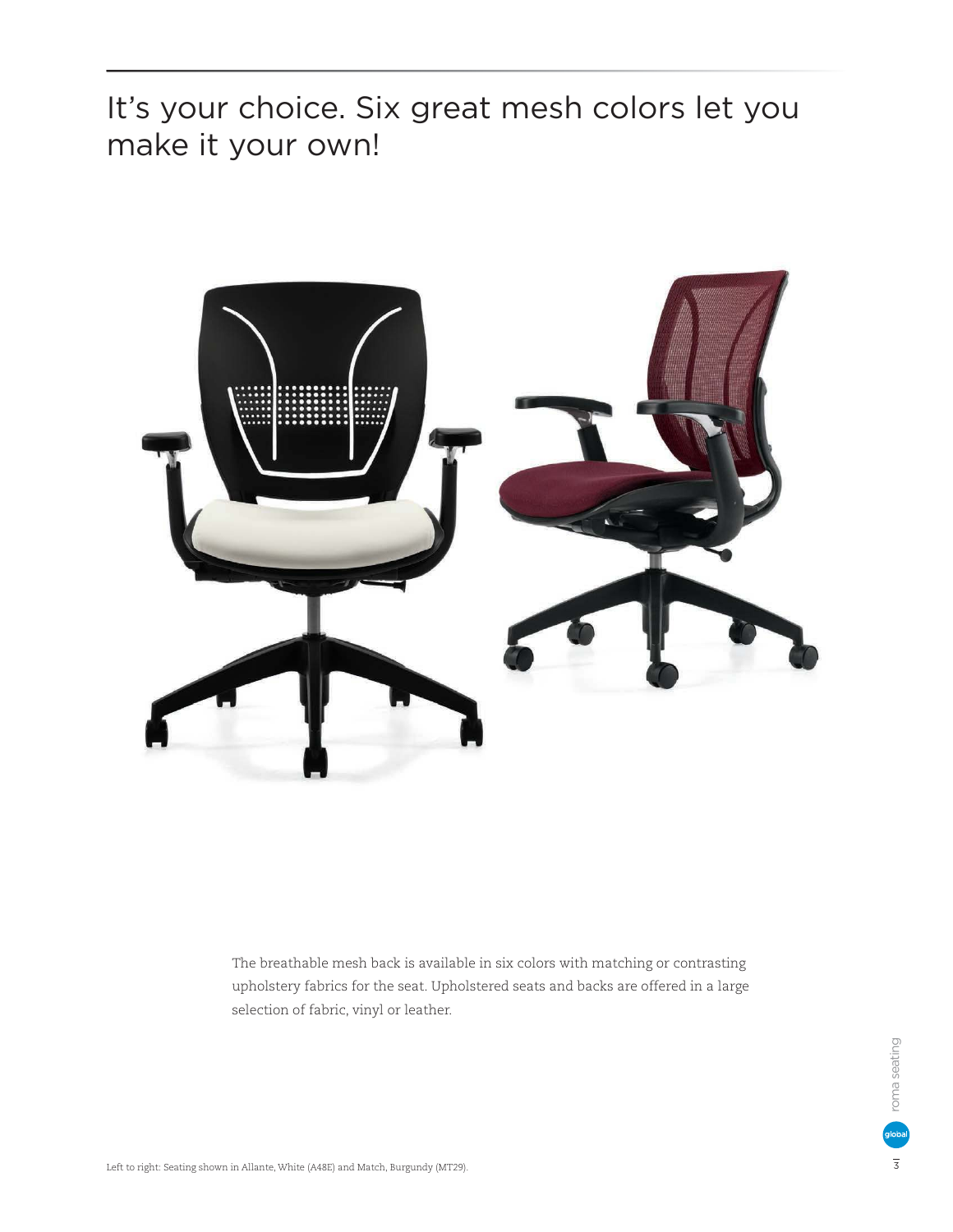Roma's flexible polypropylene back changes shape as you move.



Roma's optional flexible polypropylene back is not rigid, it allows the lumbar area and upper back to move and flex. It changes shape to accommodate your body movements, body shape and the tasks you are performing. The entire back is under constant tension to provide a comfortable floating motion that moves when you do, or it can be locked in an upright position for additional support.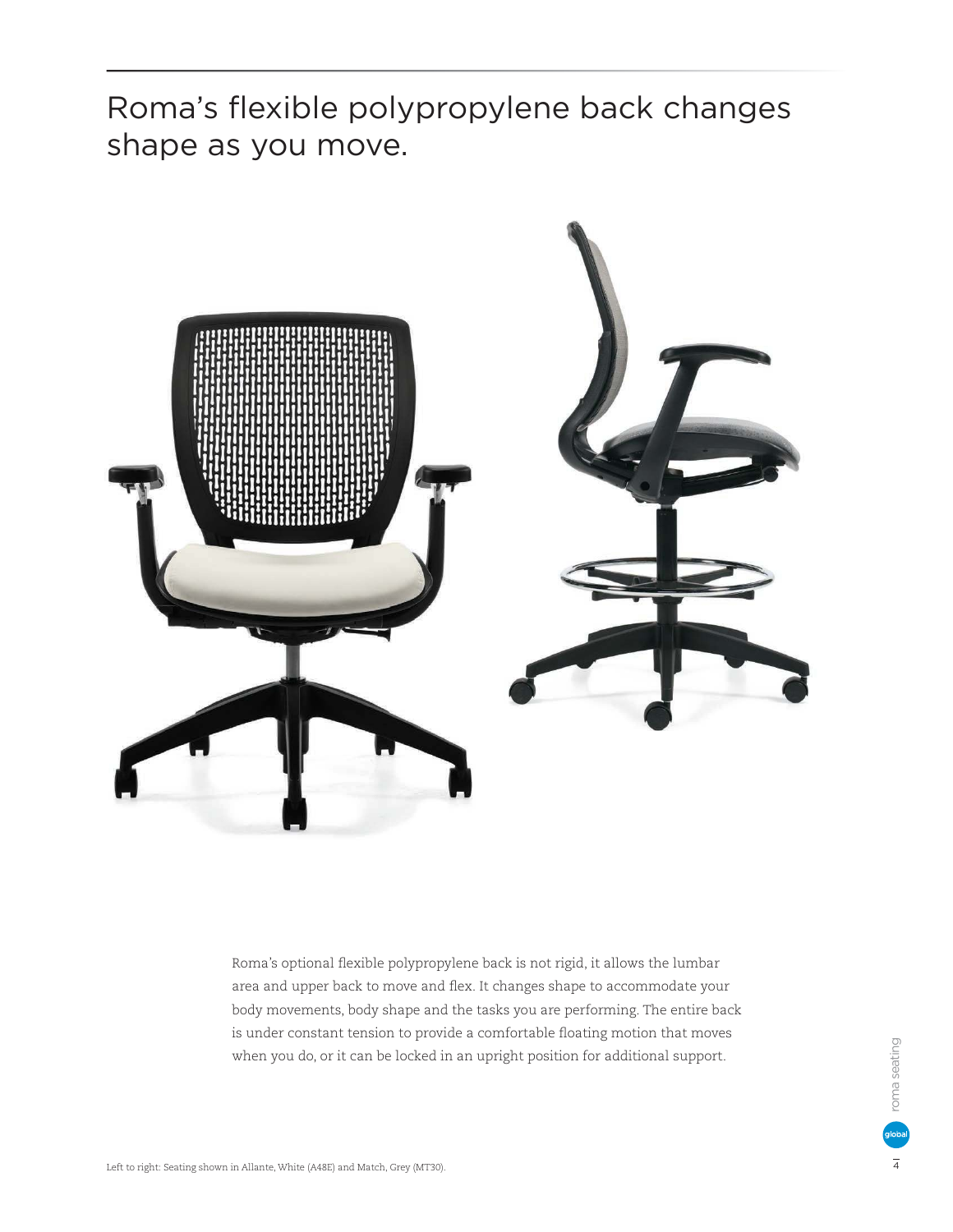The Roma guest chair has a flip up seat for easy storage.



The guest chair features a flip up seat allowing the chairs to nest horizontally. This saves a considerable amount of space and avoids heavy lifting when space is reconfigured for different events.